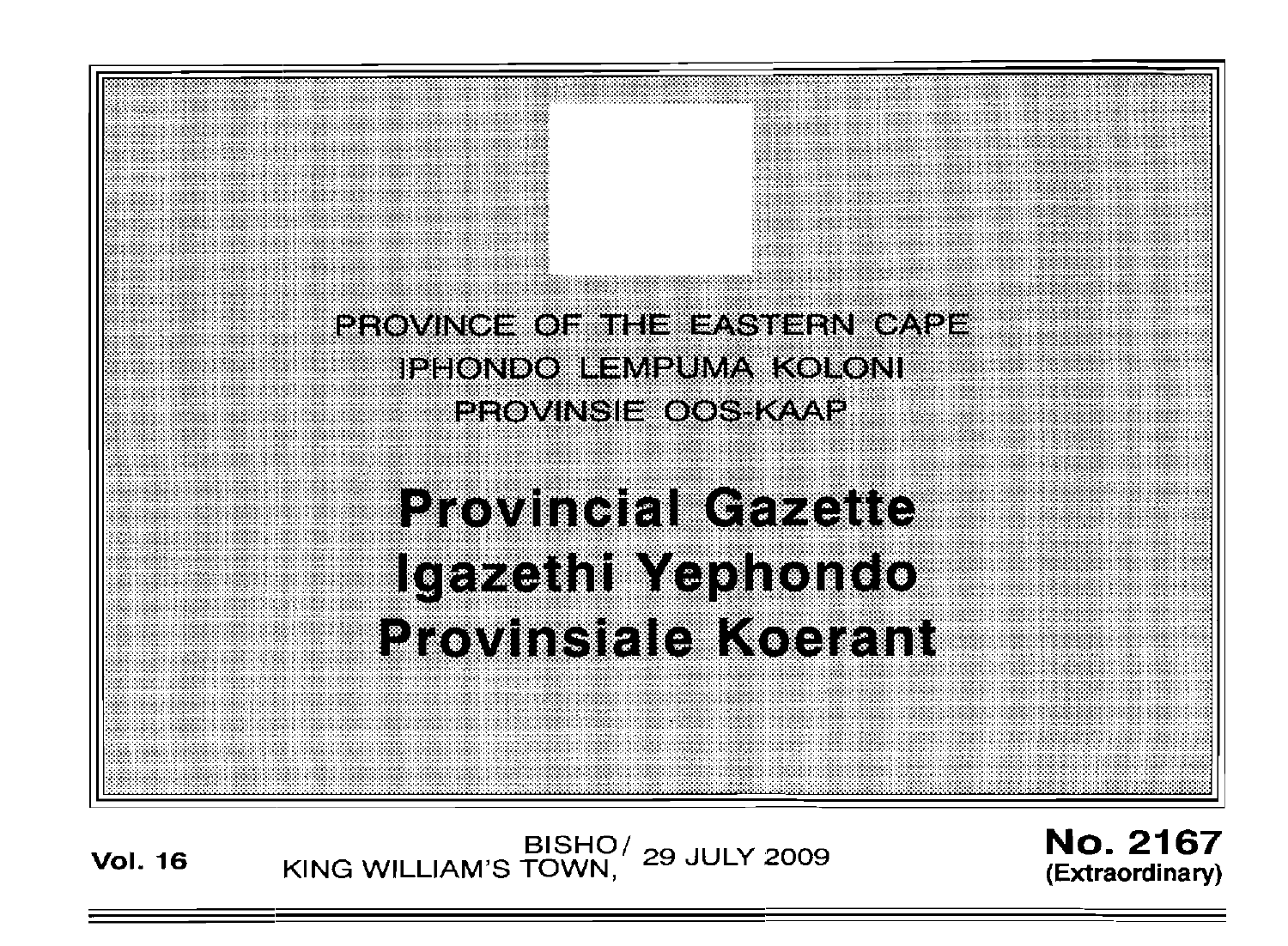|     | <b>CONTENTS • INHOUD</b> |             |                |
|-----|--------------------------|-------------|----------------|
| No. |                          | Page<br>No. | Gazette<br>No. |
|     | <b>GENERAL NOTICE</b>    |             |                |
| 271 |                          | з           | 2167           |

 $\cdot$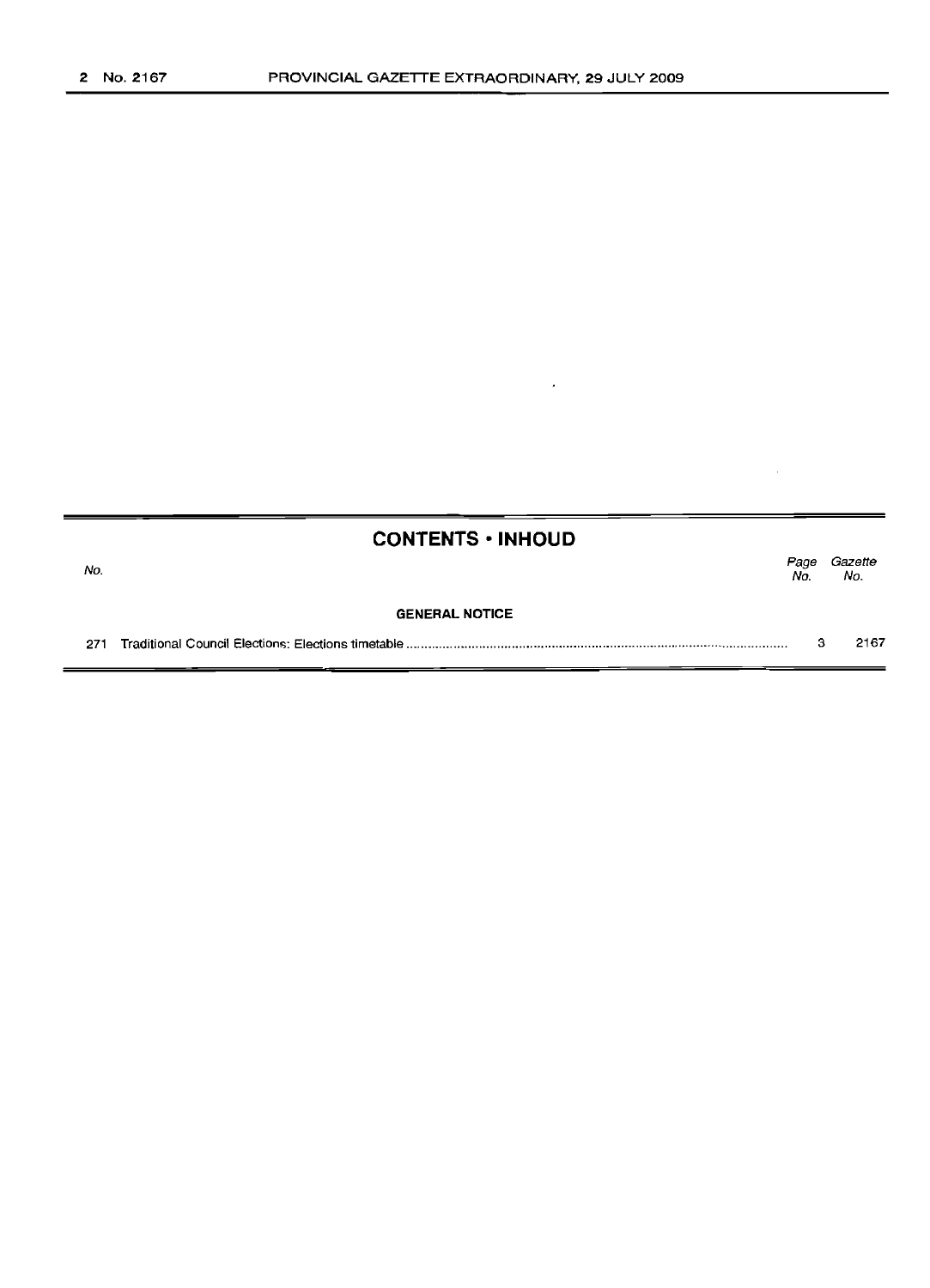# **GENERAL NOTICE**

#### **NOTICE 271 OF 2009**

# **Traditional Council Elections ELECTIONS TIMETABLE**

The Electoral Commission hereby gives notice that it has in terms of Regulation 11(3) of the Regulations on the Establishment of Traditional Councils, after consultation with the MEC, compiled the election timetable as set out below to apply to the Traditional Council Elections that will be held on 29 August 2009.

#### **Cut-off time for act to be performed**

1. An act required in terms of the Regulations, to be performed by no later than a date stated in the election timetable must be performed before 17:00 on that date.

# **Notice that list of addresses of voting stations is available for**

## **inspection.**

2. The IEC must give notice by 23 July 2009 that from the date of the notice until the voting day, copies of list of voting stations will be available for inspection and that they comply with Regulation 19.

#### **Cut-off date for submission of candidates**

3. Candidates that intend to contest the elections must submit their nomination forms and acceptance of nomination forms in the prescribed manner to the IEC by 24 July 2009 at 17:00.

#### **Notice! of non-compliance**

4. (A) The IEC must notify a candidate that has submitted nomination forms but has not fully complied, of that non-compliance by 29 July 2009.

(B) If the notified candidate takes the opportunity to comply, that candidate must do so by 31 July 2009.